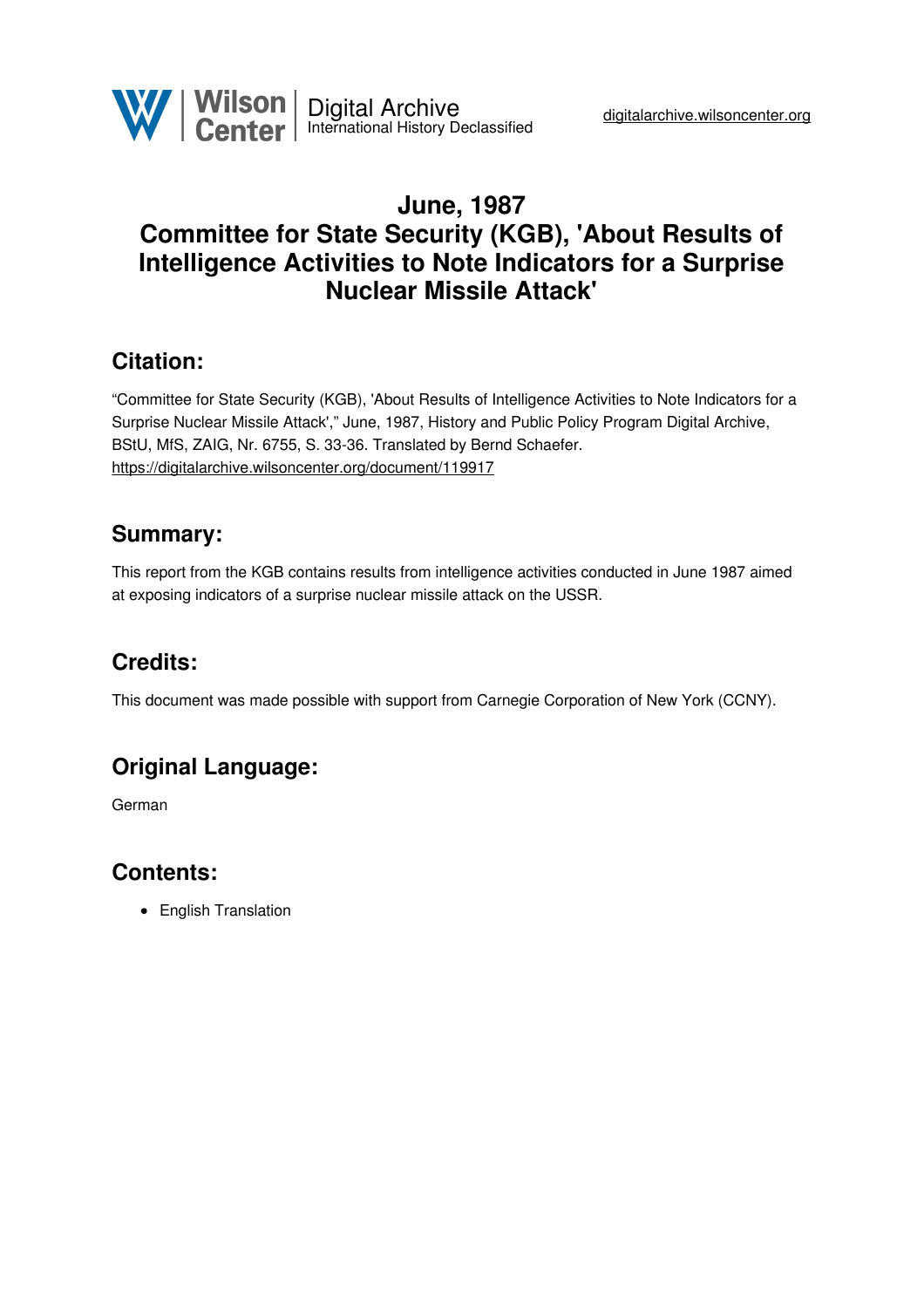#### **Translation from Russian**

#### STRICTLY CONFIDENTIAL!

#### About results of intelligence activities to note indicators for a surprise nuclear missile attack (June 1987)

#### (1119/87)

#### Political Area

During the course of the month consultations by NATO state governments occurred. During discussion of military-political issues, major attention was given to Soviet-American negotiations about the intermediate nuclear missiles. They also discussed potential steps by the Western Europeans about improvement of the bloc's nuclear potential. At meetings between government representatives from France, Great Britain, and the FRG the question was raised whether to create a "collective deterrence potential" in Europa possibly based on weapons of mass destruction from French and British production.

In June an increase of the level of mobilization readiness was noticed in US foreign representations. In Western Europe a new system was introduced to alert and evacuate employees of American foreign representations and their family members. The central link in this chain is an alert unit working around the clock and created especially for this purpose at the staff of the NATO Supreme Commander. A first test of the new alarm plan for crisis situations was conducted in the US embassies in Belgium and in the Netherlands.

#### Military Area

In June planned operative training of US and NATO forces featured intense, scheduled major troop exercises. They allowed for keeping a significant number of units and divisions in heightened combat readiness.

In the time between June 10 and 19, the transition of the country and the nuclear triad from peace to wartime mode was practiced during "Global Shield 87" exercise by the strategic US forces. It applied a reserve system for guidance of forces from mobile airborne command centers. After activation of the alarm, about half of combat-ready B-1B, B-52, and F-111 bombers took off. In order to imitate a nuclear strike against states of the Warsaw Treaty, real launches of ballistic missiles took place against targets in the Pacific and in the central Atlantic.

During the period mentioned, the North American Aerospace Defense Command (NORAD) solved tasks in the context of defense against nuclear missile and aircraft attacks on the United States. Ships from the 2<sup>nd</sup> fleet in the Atlantic operated under conditions of a "state of emergency".

During maneuvers of the NATO forces ("Central Enterprise 87"), which took place in Central Europe between June 1 and 5, assumed nuclear strikes against the territory of the socialist states were rehearsed. West German missiles "Pershing 1A", American "Pershing 2", cruise missiles, and units for the supply with nuclear ammunition were deployed in their real positions. During the exercise, American B-52 aircraft flew near the borders of the GDR and Czechoslovakia. They conducted joint operations with French strategic "Mirage IV" bombers.

#### Economic Area

At the meeting in Venice, President Reagan again raised the question whether to increase strategic and commercial oil reserves of the Western states to a level that guarantees functioning of their economic systems over the period of 90 days. In Washington the decision was made to accelerate the speed of replenishing the strategic oil reserves of the US from 75,000 to 100,000